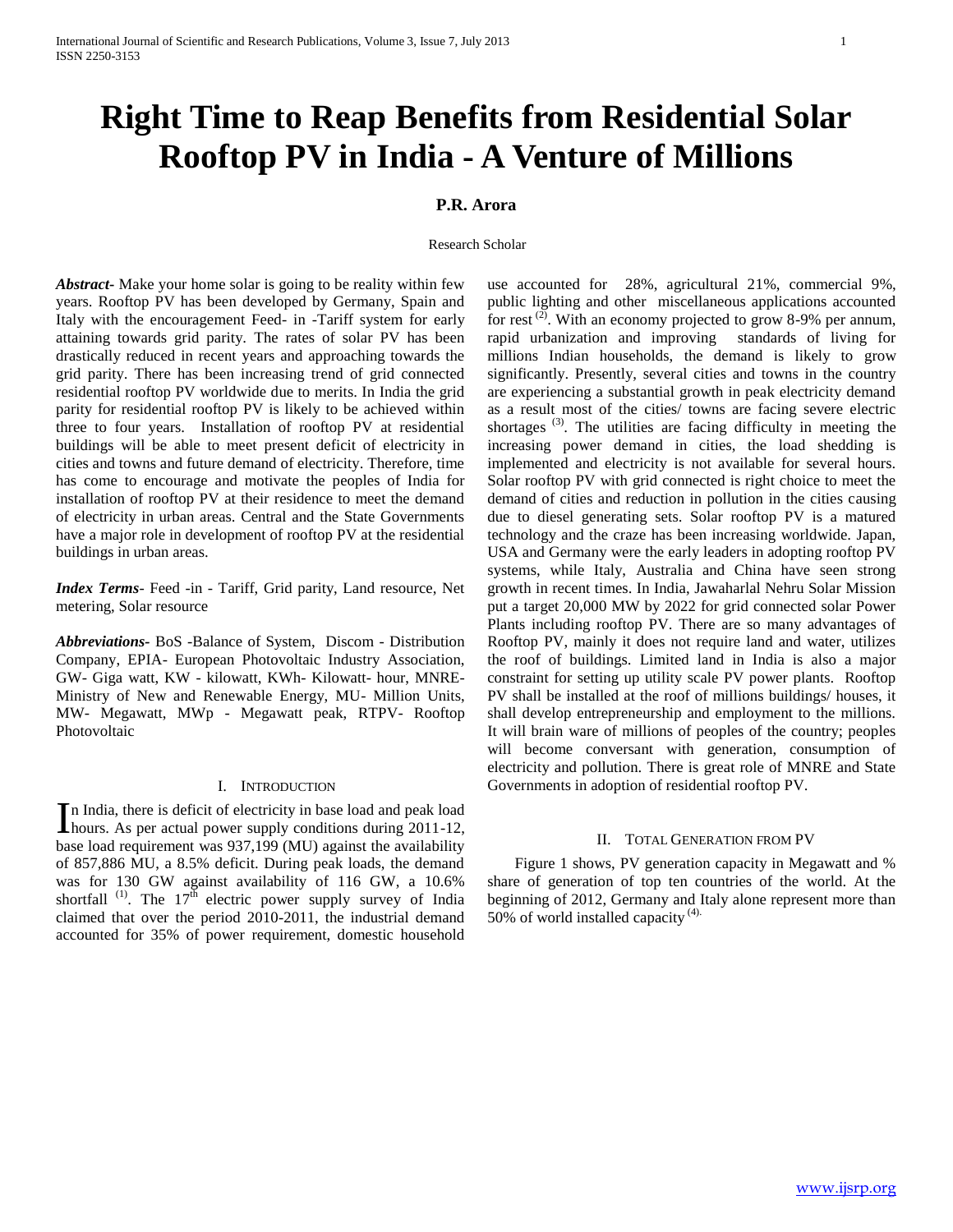

#### **Figure 1, Global Cumulative Installed Capacity Share 2011(MW :%)**

Source: EPIA May 2012

## III. PV MARKET

 There are four end- use sectors with distinct market for PV, Residential systems (typically up to 20 KW systems on individual buildings/ dwellings), Commercial Systems (typically up to 1MW systems for commercial office buildings, schools, hospitals, and retail), Utility scale systems (starting at 1MW, mounted on buildings or directly on ground) , Off-grid applications (varying sizes)<sup> $(5)$ </sup>. The relative share of four market segments (residential, commercial, utility and off-grid) is

expected to change significantly over time. The residential sector has the highest potential, it has maximum around 60%. After residential segment, utility segment is one of the biggest segments and followed by off-grid and commercial segments. The relative shares of PV deployment among the different sectors will vary by country and according to the requirement of individual country. As per figure2, by 2050 PV will provide around 11% of global electricity production.



**Figure 2, Evolution of photovoltaic electricity generation by end -use sectors**

Source: IEA Technology Roadmap for Solar Photovoltaic energy, 2010

#### IV. BRIEF ON SOLAR ROOFTOP PV

 Solar rooftop PV is a matured technology and generates electricity during sunshine. Rooftop PV is a distributed form of generation of electricity. Germany is a leading country in rooftop system, represent largest segment by far, 85% of installed

capacity in 2010  $(6)$ . The rooftop PV is composed of PV modules and the balance of system (BoS). The PV module is the interconnected array of PV cells. The items covered under balance of system are structure for installation, racks, invertors, transformer and misc electrical items. Presently, the capital cost of rooftop PV is a major barrier in its adoption in India.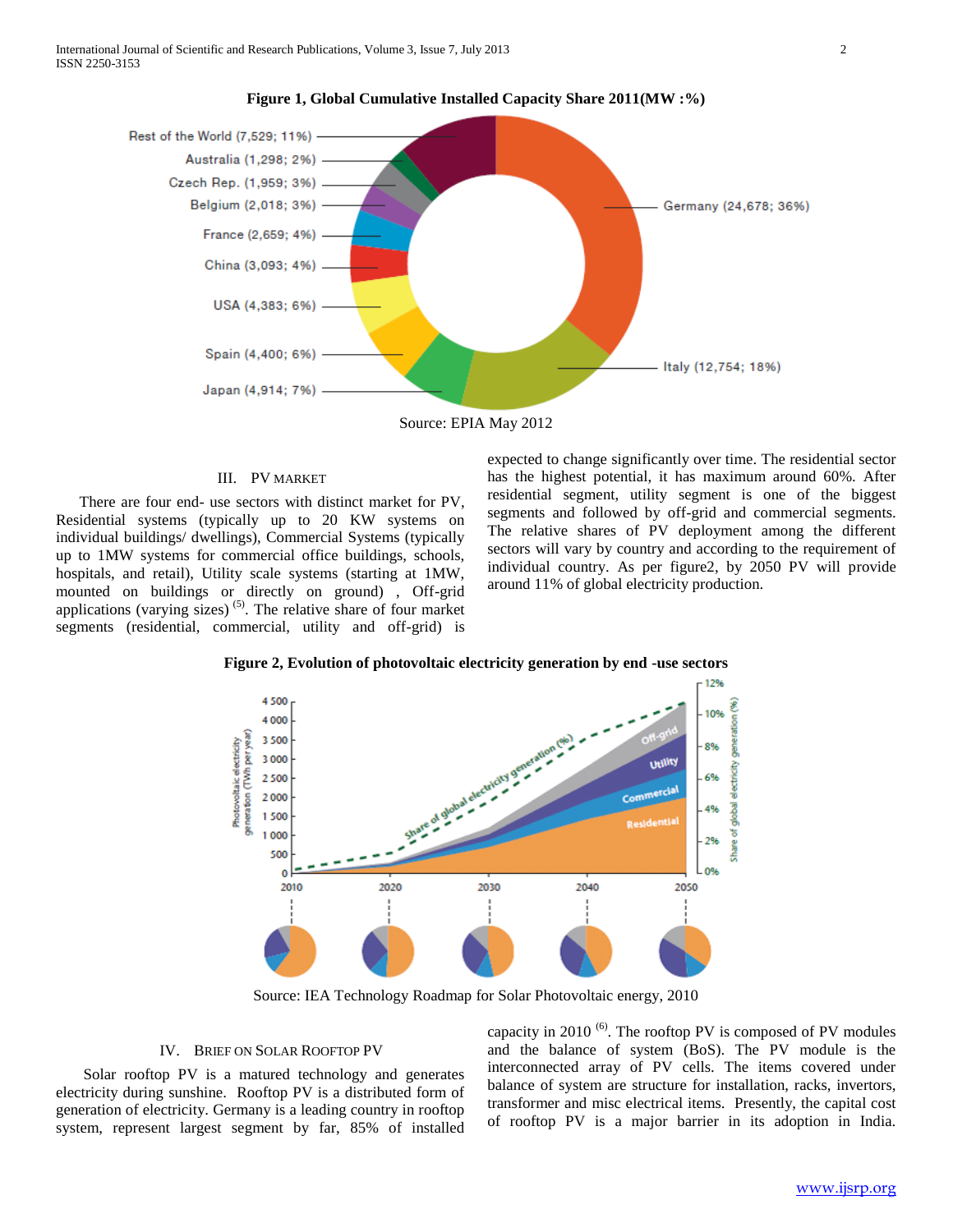Generation from RTPV has several advantages, mainly no additional land, transmission network and water is required.

## Potential of Solar Rooftop PV in India

 The solar rooftop PV segment in India has not yet developed, it has a strong growth potential, and it is difficult to assess the exact potential for RTPV in India. Total commercial rooftop area of major cities Delhi, Mumbai, Kolkata, Bangalore, Chennai, Pune and Hyderabad for PV installation is 5.13 million  $m<sup>2</sup>$  when extrapolated to 2009, this total rooftop area have a PV potential of 513.3 MWp  $(7)$ . Figures of major cities indicates that India have unlimited rooftop area on the residential and commercial buildings of urban areas. Day by day this rooftop area has been increasing with the urbanization.

## Characteristic of Rooftop PV

 The PV works during sun shine of the day, 9AM to 5PM. Generation from PV varies from season to season, PV generates 25% higher in summer season than winter season and it generates 50% higher in summer season than monsoon season. The generation from PV is maximum in summer when the requirement of electricity is maximum, it generates less in winter when requirement is less. It generates very less in monsoon season when requirement is very much less. Solar power can effectively used for power consumption during sunshine hours. There are 24 hours in a day, and availability of the sun shine is more than 8hours per day, therefore, 30 % energy requirement of the day (0 hours to 24 hours) is available during sunshine. The electricity generated may be used during sunshine or may be fed to the grid when not required.

## Capital Cost of Solar Rooftop PV:-

 The capital cost of a rooftop PV system is composed of PV module cost and balance of system (BoS) cost. The BoS cost includes items, such as cost of structural system (e.g. structural installation, racks, site preparation and other attachments), the electrical system costs (e.g. the inverter, transformer, wiring and other electrical installations cost).

 It was only few years ago, PV electricity was four to five times more expensive than the fossil fuels  $(8)$ . Continuing decreasing cost of solar rooftop PV and increasing cost of fossil fuels, grid parity could occur within three to four years in several states of India where high solar resource is available and prevailing high tariff of electricity. The grid parity is expected to be achieved in 2019-20 in the states where moderate solar resource is available and prevailing lower tariff of electricity.

## Advantage of Solar Rooftop PV:-

 Solar Rooftop PV can be accommodated on roof or open ground and in variable capacities from few watts to several MW. When the load is less the power is surplus, this surplus power can be fed to the grid and in case power requirement is much, the same can be drawn from grid. The main advantages of Rooftop Solar PV are as under.

Space for mounting structures already exists, no additional land is required.

The distribution network already exists and no new connection is required.

• A wide range of size can be accommodated from KW for residential and MW for commercial and industrial purposes.

The cost of residential rooftop PV is within the limit of many home owners.

The power generated is used at the same place, therefore, involvement of transmission and distribution is very much less, the excess electricity generated is fed in the system of utility and the electricity required can be drawn from the utility. Ultimately, selling the electricity when not required in day hours of sunshine to the utility and purchasing when required.

The arrangement can be made for backup/ storage when utility supply fails.

The house owner becomes conscious about the generation and consumption of electricity.

• It will develop large numbers of entrepreneurs.

• A large number of jobs shall be created.

## V. METERING

 Metering depends upon the tariff, the rate the unit charged by utility is same as of units generated by rooftop PV, and then net metering is employed. If the rate of units generated by rooftop solar PV is higher than the units supplied by the utility, then gross metering system is employed.

## Net Metering-

 In the day hours the domestic load is less, therefore, electricity is fed to grid and when the load is more than the capacity of solar PV, the electricity is drawn from the grid. The grid supply act as a back up to the rooftop PV, we use the grid supply in night hours, cloudy days when no sunshine and requirement is more than the capacity of solar rooftop PV. It is clear that electricity is fed to the grid when generation is more from residential rooftop PV and electricity is drawn when requirement is much than generation from rooftop PV. For maintaining the account of electricity transaction, a bi – directional meter is installed which can record power flow in both directions. Thus, the meter gives two readings detailed as under.

- Electricity drawn from the grid.
- Electricity supplied to the grid.

 The rates of electricity drawn from utility, the bill is raised for the power supplied from utility and credited for the electricity fed to the grid at decided rate. If the rates of electricity supplied to grid and received from the grid are same, and house owner wants to earn money, then a house owner will have to install the roof top PV of higher capacity. Suppose a house hold has consumption is 200 KWh per month and house owner will have to generate more than 200 KWh per month for income.

#### Gross Metering System (Feed -in- Tariff System):-

 Gross metering system employ two meters, for metering the total electricity produced (consumed by the customer and fed to the grid) by the rooftop PV. Second meter is consumer meter that indicates total electricity consumed by consumer. Therefore, the system records the energy produced by the rooftop PV and the total energy consumed by the consumer. This system is employed for encouragement of rooftop system in the country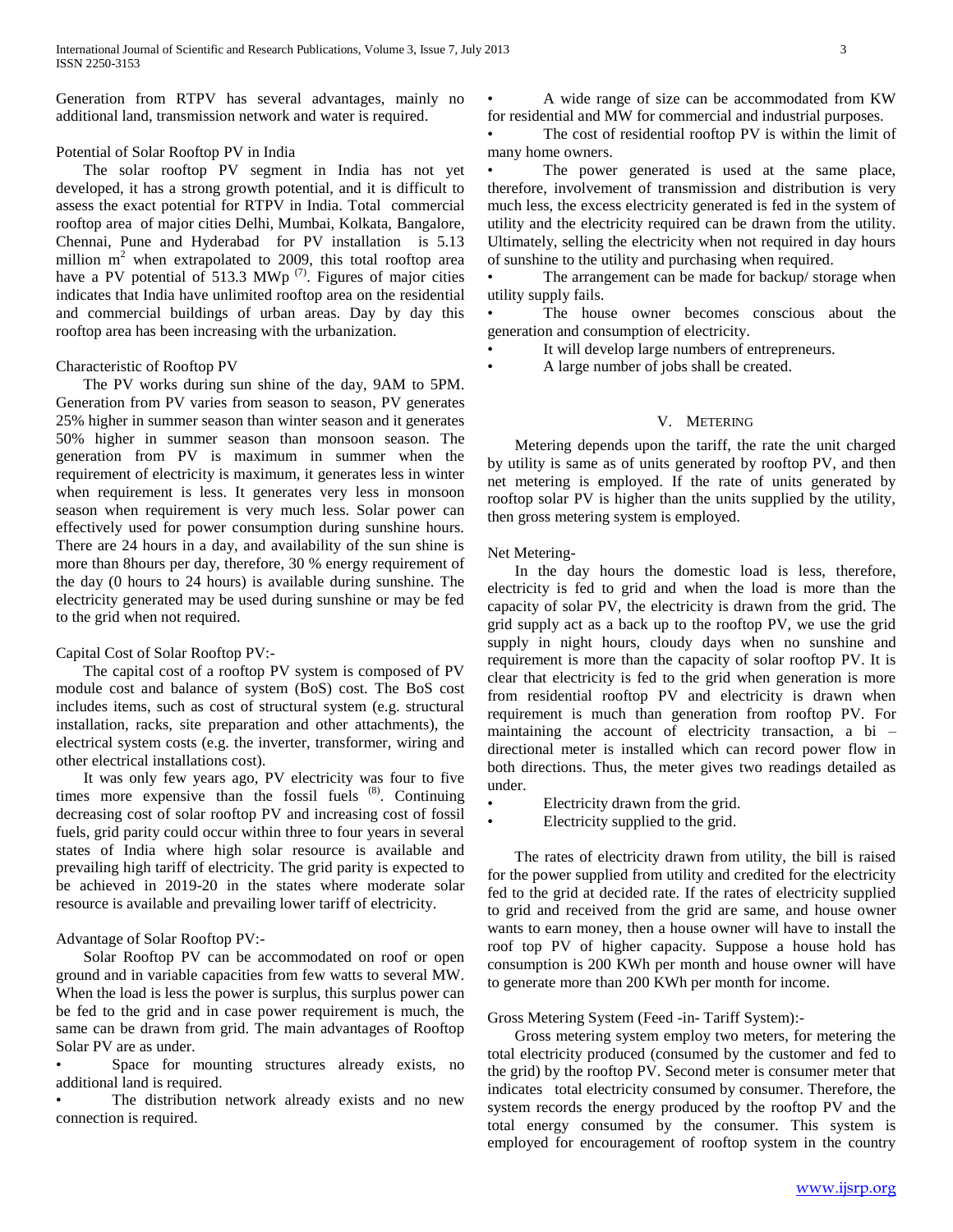and for early grid parity. As a result, higher tariff is given for generation and lower tariffs are charged for consumption. Such tariff is used in Germany, Spain and Italy.

## VI. GOVERNMENT SUPPORT

 Looking to the growth and requirement of residential solar rooftop PV, Central/ State governments need to encourage, provide subsidies and soft loans, deciding tariff, development of mechanism for grid integration and educate the peoples about the advantages of RTPV.

#### MNRE

 MNRE has vital role for development of RTPV in the country and arrange capital subsidy and soft loans to the consumers.

#### Role of State Governments

 After the MNRE, the responsibilities lies with State Governments to develop RTPV in their State, making decision for tariff and strengthening of discoms for incorporating the electricity generated from RTPV. State Governments have to decide the tariff system, feed- in - tariff system or net metering system. For encouragement, State government may give option for both tariff, net metering system (State government may offer additional subsidy other than MNRE) or feed -in -tariff system. Before implementation of RTPV in State, the strengthening of the discoms shall be required such as construction of smart grids for receiving the generation from RTPV, arranging meters and their calibration, billing system, timely recovery of revenues.

#### VII. URBAN POPULATION

 The economic growth is leading to urbanization along with the increasing in demand of electricity. As per table 1, trends of population projections of Government of India, 2006, shows total population of the country and urban share of population. There has been rising trend in urban population, 27.8% in 2001, 30% in 2011, 31.1% in 2016, 32.3% in 2021, and 38.2% in 2026. As per UN projections (UN-2006), the Indian urban population would be 41% by 2030. If the same trends follow the urban population would be 50% by 2050.

**Table 1, Population of India and urban share of population**

|      | Population      | Urban share |  |
|------|-----------------|-------------|--|
|      | Million persons | % Share     |  |
| 2001 | 1,029           | 27.8        |  |
| 2011 | 1,193           | 30.0        |  |
| 2016 | 1,269           | 31.1        |  |
| 2021 | 1,340           | 32.3        |  |
| 2026 | 1.400           | 38.2        |  |

Source- Population projections (Government of India, 2006)

 In India urban population leads a highly intensive life style characterized with high usage of modern sophisticated items, such as air conditioners, refrigerators, washing machines, geysers and cooking appliances etc  $(9)$ . Per capita consumption of electricity in urban areas is very high in comparison to the rural areas.

 The construction of residential and commercial buildings are rapidly taking place with increase in population in urban areas, therefore, area of rooftop has been regularly increasing with the construction of buildings.

## VIII. PROJECTED GENERATION CAPACITY FROM RESIDENTIAL SOLAR ROOFTOP PV

 Domestic consumption of electricity accounted 28% in 2010 -11 of total consumption in India, and the domestic consumption is going to increase to 34% by 2021-2022. There are large numbers domestic consumers having floor/ roof available with them. Rooftop PV can replace grid during sunshine period i.e. more than 8 hours per day. By 2017-18, the forecasted levelized tariff based of the cost to serve at INR Rs. 9.29/KWh vis - a- vis a levelized tariff of rooftop PV at Rs.  $8.31/KWh$ <sup>(10)</sup>. The cost of generation from rooftop PV shall be less than the utility, the domestic consumers will turn towards rooftop PV. Domestic consumers having high consumption ( monthly consumption of electricity is above 200 units per month) will turn to rooftop PV in the initial stage due to high tariff charges from utility and amount of the bill of utility would be much more than the electricity generated from rooftop PV. Consumers having less consumption (monthly consumption of electricity is up to 200 units per month) will turn at later stage, when utility electricity is very much costly to rooftop PV. Domestic consumers having high and less consumption will adopt rooftop PV in different phases. The load of domestic consumers generally ranges between 1KW to 5KW in India. Domestic consumers are less in the category 5KW to 20 KW, we may consider this category as 10 KW category. Suppose domestic consumers of urban area adopt for solar rooftop PV in phased manner, projected generation capacity comes to 4500 MW, as per table 2.

| Table 2, Projected generation capacity from Residential |  |  |  |  |
|---------------------------------------------------------|--|--|--|--|
| Solar rooftop PV                                        |  |  |  |  |

| S   | Year     | Category        | of<br>No.  | Total    | Total      |
|-----|----------|-----------------|------------|----------|------------|
| no. |          | Capacity        | domestic   | capacity | Cumulative |
|     |          | KW/<br>in       | consumers  |          | capacity   |
|     |          | installation    | adopt      |          |            |
|     |          |                 | Rooftop    |          |            |
|     |          |                 | PV<br>in   |          |            |
|     |          |                 | urban area |          |            |
|     |          |                 | (assumed)  |          |            |
|     | 2016-    | <b>KW</b><br>10 | 30,000     | 300MW    | 300 MW     |
|     | 17       | (above          |            |          |            |
|     |          | 5KW<br>to       |            |          |            |
|     |          | 20KW)           |            |          |            |
| 2.  | $2017 -$ | 5KW             | 1,00,000   | 500 MW   | 800 MW     |
|     | 18       |                 |            |          |            |
| 3.  | 2018-    | 4KW             | 2,00,000   | 800 MW   | 1600 MW    |
|     | 19       |                 |            |          |            |
| 4.  | 2019-    | 3 KW            | 3,00.000   | 900 MW   | 2500 MW    |
|     | 20       |                 |            |          |            |
| 5.  | 2020-    | 2 KW            | 5,00,000   | 1000     | 3500 MW    |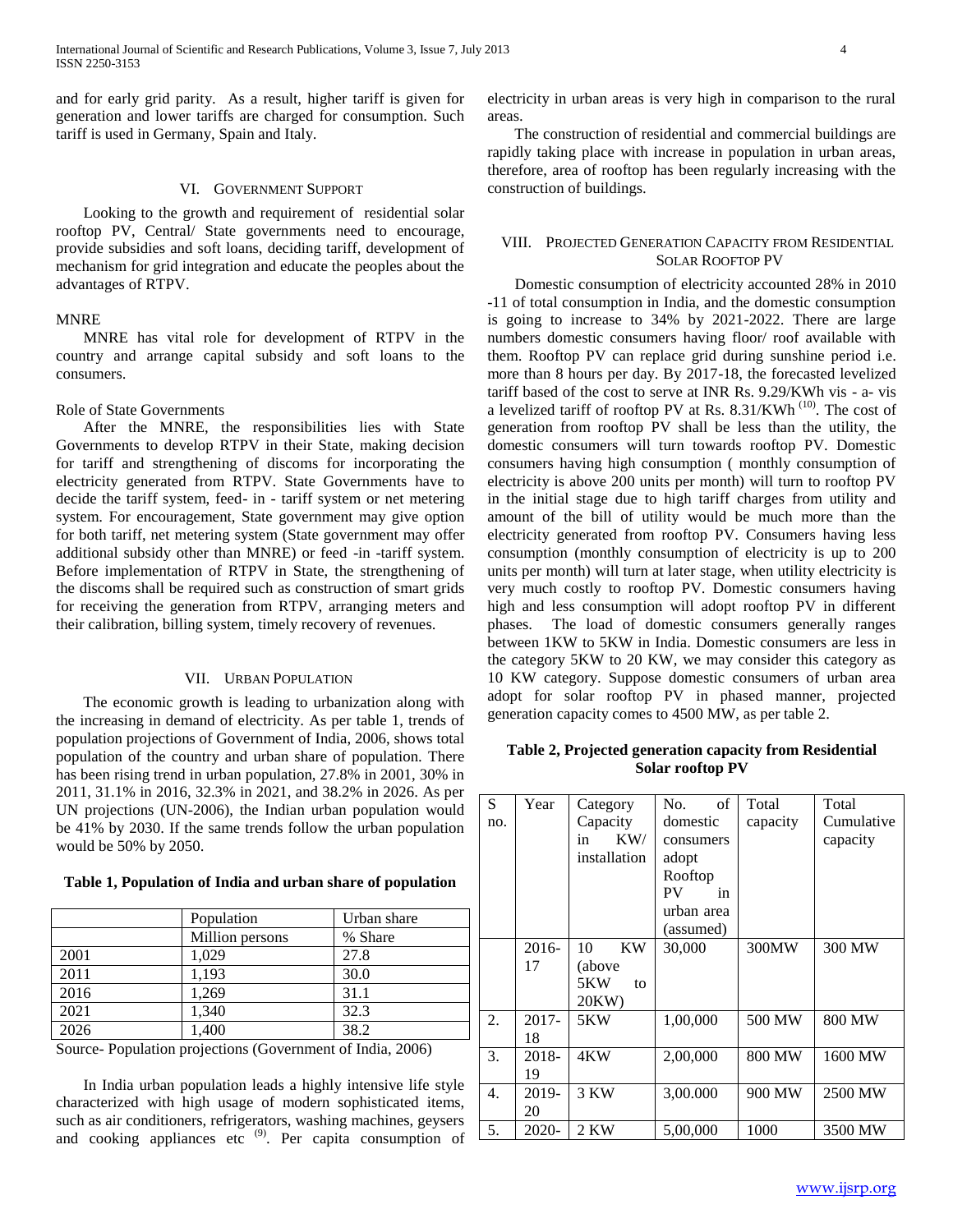|    | $^{\sim}$ |     |           | <b>MW</b> |         |
|----|-----------|-----|-----------|-----------|---------|
| o. | $2021 -$  | 1KW | 10,00,000 | 1000MW    | 4500 MW |
|    | $\sim$    |     |           |           |         |

Source: Table has been prepared on the basis of assumption for adoption of rooftop PV

 Assumption has been made for adoption of roof top PV for each category, adoption in each category shall take place in all the block years, but for simplification and presentation, it has been taken in a particular block year. For example, 5KW category adoption by domestic consumers have been assumed 1, 00,000 in the block year 2017-18. In fact all total adoption will not take place in the block year 2017-18 but it shall be adopted from the year 2017-2018 to 2021-22. For simplification and representation, it has been taken in block year 2017-18. In beginning, high consumption domestic consumers will turn for adoption of rooftop PV and later it shall be adopted by less consumption domestic consumers and, therefore, categories have taken in descending order. Table 2 shows, 2130,000 household of urban area (on the basis of assumption) shall be involved in adoption of rooftop PV in India up to 2021-2022. Germany connected its one-millionths PV system to the grid in late 2011, and continued to lead total installed and operating PV capacity (11).The generation from residential Rooftop PV in India shall be 7.9 Terawatts, by end of 2021-22, which one could not think earlier.

#### IX. LIMITATIONS OF UTILITY SCALE SOLAR PV PLANTS

 PV generating power plants can be set on utility scale in order of 1 MW or above. The amount of land required for utility scale solar power plants, utilizing solar modules 15% efficiency in tropical regions is approximately 1 hectare/ MW  $^{(12)}$ . 1 Km<sup>2</sup> land is required for 100 MW power plant and such large area could pose a strain on India's available land resource. The projected capacity from residential rooftop PV is 4500 MW up to 2021-22 as per table 2, the land required shall be around 45  $\text{Km}^2$ for utility scale PV solar power plant. In addition to the requirement of land, there shall be need to develop transmission and distribution network.

#### X. LAND RESOURCE IN INDIA

 India accounts for only about 2.4% of world's geographical area and 4% of its water resources, but has to support about 17% of world's human population and 15% of livestock. Increasing human and animal population has reduced availability of land over the decades. Per capita availability of land has declined from 0.89 hectare in 1951 to 0.32 hectare in 2001 and is projected further side down to 0.20 hectares in 2035  $(13)$ .

#### XI. DISCUSSIONS AND CONCLUSIONS

 Population and the share of urban population in India have been regularly increasing. The urban population which was 27.8% in 2001and is to reach 41% by 2030 as per UN-2006, population projection in India. Per capita consumption of electricity of urban population is very much higher in comparison to rural population. There is already deficit of electricity in urban areas and this deficit will increase year by year.

 Continuing decreasing cost of residential solar rooftop PV and increasing cost of fossil fuels, grid parity could occur within three to four years in several states of India where high solar resource is available and prevailing high tariff of electricity. The grid parity is expected in 2019-20 in the states where moderate solar resource is available and prevailing lower tariff of electricity.

 Utility scale PV power plant requires huge land, about 1  $Km<sup>2</sup>$  area for 100 MW capacities. Projected generation capacity from residential solar rooftop PV of Indian urban area is 4,500 MW by 2022 as per table 2, and for installation of utility scales PV plant having generating capacity of 4,500 MW will require 45  $Km<sup>2</sup>$  of land.

 Land resource in India is very limited and per capita land has been regularly shrinking, per capita land was 0.89 hectare in 1951 and reduced to 0.32 hectare in 2001and is further projected to 0.20 hectare in 2035.

 From above discussions, it is clear that there has been increasing demand of electricity in urban areas, residential rooftop PV shall be economical than the grid supply after achieving grid parity within three to four years. Utility scale PV plant requires huge land and this huge land requirement restrict us to install Utility scale PV plant in the country. One of the most positive aspects of rooftop PV is that, it does not require land which is very much precious. Unlimited and unused rooftop area is available on residential buildings of India.

 Residential rooftop PV will involve millions of household for generation of electricity; it will create entrepreneurship and jobs to millions. It will brain ware millions of people in the country.

 Looking to above factors, encouragement and motivation is needed for adoption of residential rooftop PV in India. The Central and State Government need to come forward for providing capital subsidies, generation based incentive and arranging soft loans.

#### **REFERENCES**

- [1] Load Generation Balance Report 2012-13, Government of India Central Electricity Authority, September 2012, www,cea.nic.in/reports/yearly/lgbr \_report. pdf
- [2] "Report on 17th electric power survey of India". Central Electricity Authority, Ministry of Power. 2007. [http://powermin.nic.in/generation/pdf/17th%20EPS.pdf.](http://powermin.nic.in/generation/pdf/17th%20EPS.pdf).
- [3] Ministry of New and Renewable Energy -Solar/ Green Cities [www.mnre.gov.in/schemes/d](http://www.mnre.gov.in/schemes)ecentralized -systems/Solar -Cities/
- [4] Global Market Outlook For Photovoltaic Until 2016, EPIA, May2012, [www.epia.org/fileadmin/user\\_upload/.../Global-Market-outlook-2016.p..](http://www.epia.org/fileadmin/user_upload/.../Global-Market-outlook-2016.p).
- [5] Technology Roadmap, Solar photovoltaic energy, 2010, www.iea.org/publications/freepublications/ publication/PV\_Roadmap.pdf
- [6] The Photovoltaic Industry in Germany -Germany Trade & Invest, overview photovoltaic pdf 2011/2012[, www.gta.de/.../Invest/\\_.../Industry.../Industry](http://www.gta.de/.../Invest/_.../Industry.../Industry-overview-photovoltaic.%20pd_)[overview-photovoltaic. pd\\_](http://www.gta.de/.../Invest/_.../Industry.../Industry-overview-photovoltaic.%20pd_)
- [7] Shuba V. Raghvan, Anshu Bharawaj, Anupam A. Thatte, Santosh Harish, Kaveri K. Iychettira, Rajalaxmi Perumal, Ganesh Nayak ; Harnessing Solar Energy : Options for India, December,2010,
- [8] IRENA, Renewable Energy Technologies : Cost Analysis Series, Volume 1: Power Sector issue  $4/5$ , Solar Photovoltaic, June 2012, [www.irena.org/.../RE\\_Technologies\\_Cost\\_Analysis-Solar\\_PV.pdf](http://www.irena.org/.../RE_Technologies_Cost_Analysis-Solar_PV.pd)